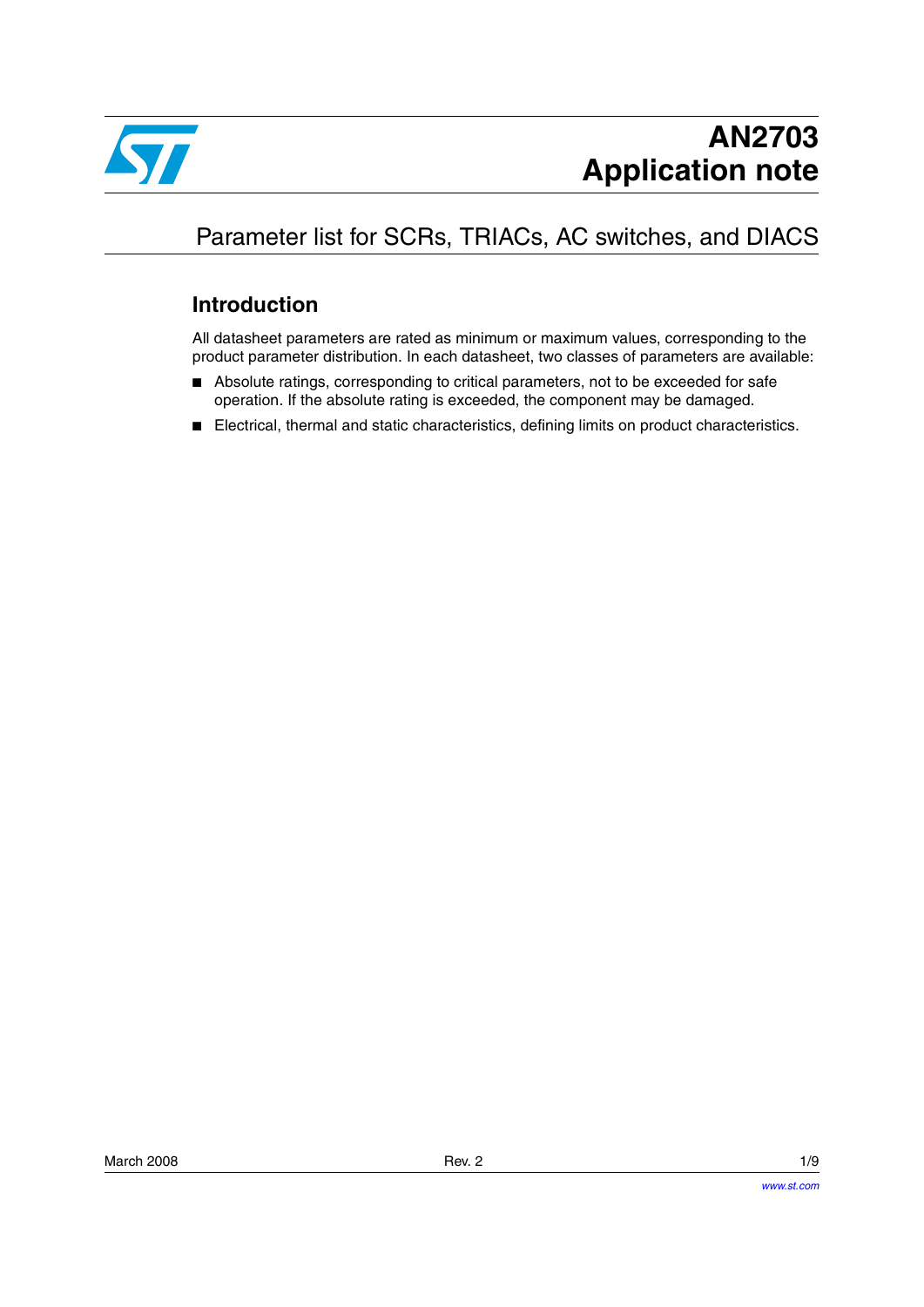## **1 Parameters**

| Table 1. | <b>Absolute ratings parameters</b> |  |
|----------|------------------------------------|--|
|----------|------------------------------------|--|

| <b>Parameter</b>                                      | Name and description                                                                                                                                                                                                                                                                                           |  |
|-------------------------------------------------------|----------------------------------------------------------------------------------------------------------------------------------------------------------------------------------------------------------------------------------------------------------------------------------------------------------------|--|
| V <sub>DRM</sub> /V <sub>RRM</sub><br>V <sub>RM</sub> | Repetitive peak off-state voltage (50-60 Hz)<br>This is the maximum peak voltage allowed across the device. This parameter is<br>specified up to the maximum junction temperature and the leakage currents,<br>I <sub>DRM</sub> / I <sub>RRM</sub> are specified under this value.                             |  |
|                                                       | Non repetitive peak off-state voltage                                                                                                                                                                                                                                                                          |  |
| V <sub>DSM</sub> /V <sub>RSM</sub>                    | This is the maximum peak voltage allowed under pulse conditions across the<br>device. It is specify for pulse durations lower or equal to 10ms. This parameter<br>guarantees the ruggedness of the TRIAC in case of fast line transients<br>exceeding the specified V <sub>DRM</sub> / V <sub>RRM</sub> value. |  |
|                                                       | <b>On-state rms current</b>                                                                                                                                                                                                                                                                                    |  |
| $I_{T(RMS)}$                                          | This is the maximum rms current allowed in the device for a specified case<br>temperature $(T_c)$ , or ambient temperature $(T_a)$ or lead temperature $(T_l)$ ,<br>depending on the type of package.                                                                                                          |  |
|                                                       | Average on-state current (SCR only)                                                                                                                                                                                                                                                                            |  |
| $I_{T(AV)}$                                           | This is the maximum average current allowed in the SCR at a specified case<br>temperature $(T_c)$ , or ambient temperature $(T_{amb})$ or lead temperature $(T_l)$ ,<br>depending on the type of package                                                                                                       |  |
|                                                       | Repetitive peak on-state current                                                                                                                                                                                                                                                                               |  |
| I <sub>TRM</sub>                                      | This is the maximum allowable repetitive peak current for a specified pulse<br>duration at a specified case, ambient or lead temperature and frequency.                                                                                                                                                        |  |
|                                                       | Non repetitive surge peak on-state current                                                                                                                                                                                                                                                                     |  |
| $I_{\text{TSM}}$                                      | This is the maximum peak current allowed in the device under pulse conditions.<br>For TRIACs, it is defined for a single full cycle sine wave of 20 ms corresponding<br>to the 50 Hz mains, and 16.6 ms for the 60 Hz mains.                                                                                   |  |
|                                                       | If the absolute rating is exceeded, the component may be damaged                                                                                                                                                                                                                                               |  |
|                                                       | Critical repetitive rate of rise of on-state current                                                                                                                                                                                                                                                           |  |
| dl/dt                                                 | During turn-on, the maximum rate of rise of current should not exceed this<br>maximum value. Above this limit, the SCR or TRIAC may be damaged                                                                                                                                                                 |  |
|                                                       | Value for fuse definition                                                                                                                                                                                                                                                                                      |  |
|                                                       | To protect the device, the I <sup>2</sup> t rating of the fuse used in series with it must be<br>lower than this specified value.                                                                                                                                                                              |  |
| $P_t$                                                 | This parameter is linked to the $I_{TSM}$ parameter as described below:                                                                                                                                                                                                                                        |  |
|                                                       | $i^{2}t = \frac{I_{TSM}^{2}}{2}$ tp                                                                                                                                                                                                                                                                            |  |
|                                                       | with $t_p$ the duration of full-cycle sinewave.                                                                                                                                                                                                                                                                |  |
|                                                       | Storage and operating junction temperatures                                                                                                                                                                                                                                                                    |  |
| $T_{\text{stg}}$ , $T_{\text{i}}$                     | The storage temperature range is the range in which the device can be stored<br>(shipping, handling, storage), without working.                                                                                                                                                                                |  |
|                                                       | The operating junction temperature range is the range at which the junction can<br>work without damage.                                                                                                                                                                                                        |  |

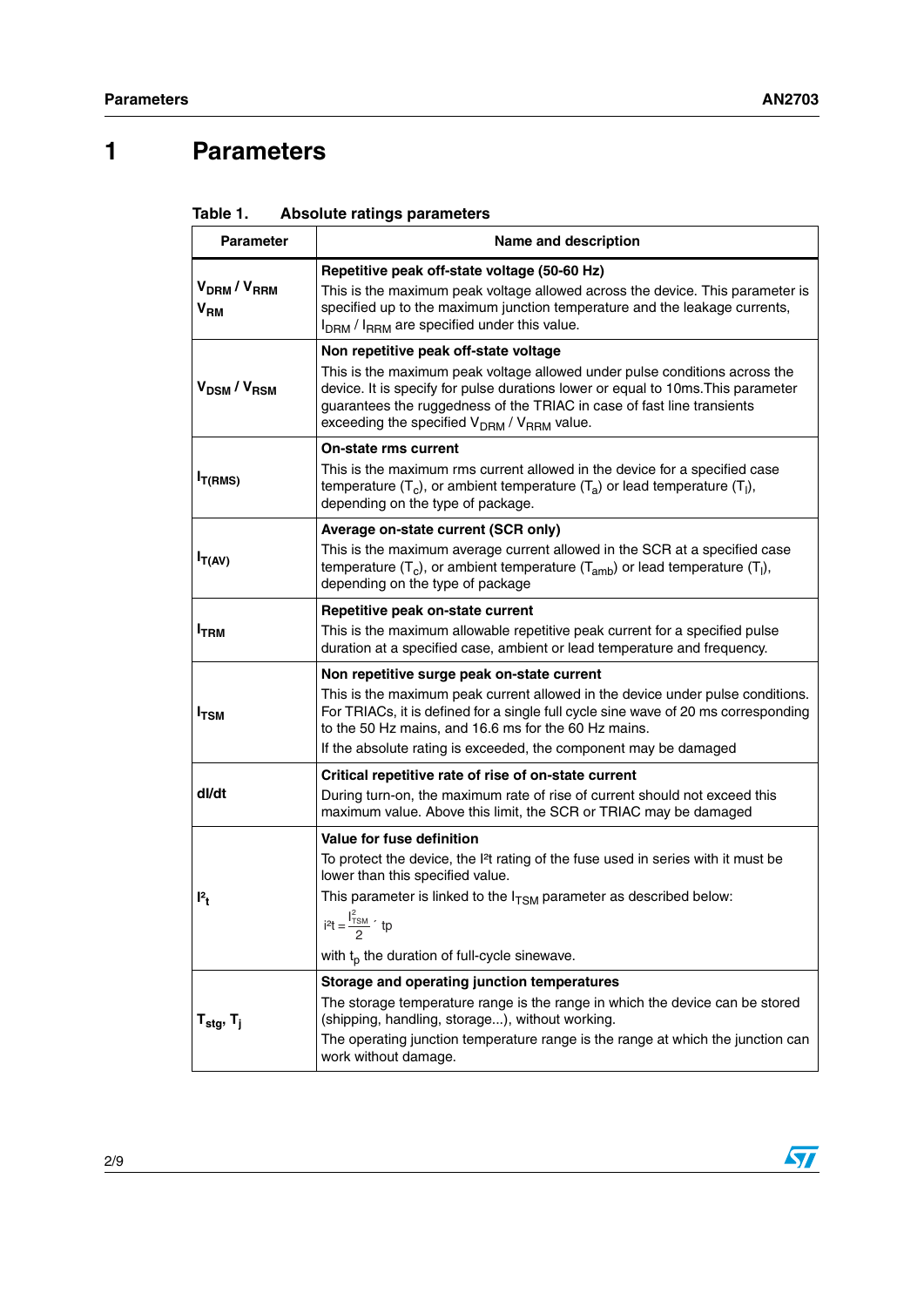| <b>Parameter</b> | Name and description                                                                                                                                                                                                                              |
|------------------|---------------------------------------------------------------------------------------------------------------------------------------------------------------------------------------------------------------------------------------------------|
| <sup>I</sup> GM  | Peak gate current<br>This is the maximum peak current allowed through gate and cathode, defined<br>for a 20 us pulse duration.<br>If the absolute rating is exceeded, the component may be damaged.                                               |
| $p^{G(AV)}$      | Average gate power dissipation<br>This is the maximum average power that can be dissipated by the gate junction.<br>If the absolute rating is exceeded, the component may be damaged.                                                             |
| V <sub>RGM</sub> | Peak reverse gate voltage<br>This parameter is only defined for SCRs. It is the maximum reverse voltage than<br>can be applied across gate and cathode terminals, without risk of destruction of<br>the gate to cathode junction.                 |
| ∨ <sub>GМ</sub>  | Peak positive gate voltage (with respect to the pin "COM")<br>This parameter is only defined for ACSs. It is the maximum voltage than can be<br>applied across gate and COM terminals without risk of destruction of the gate to<br>COM junction. |

#### **Table 1. Absolute ratings parameters (continued)**

| Table 2. |  | <b>Electrical characteristics parameters</b> |  |
|----------|--|----------------------------------------------|--|
|----------|--|----------------------------------------------|--|

| <b>Parameter</b>      | Name and description                                                                                                                                                                                                                                                                                                                                                                                                                                                                                                                                                                                                                                                                                                                        |  |
|-----------------------|---------------------------------------------------------------------------------------------------------------------------------------------------------------------------------------------------------------------------------------------------------------------------------------------------------------------------------------------------------------------------------------------------------------------------------------------------------------------------------------------------------------------------------------------------------------------------------------------------------------------------------------------------------------------------------------------------------------------------------------------|--|
| P                     | Average power dissipation<br>This is the average power dissipated by current conduction through the device<br>for one full cycle operation.                                                                                                                                                                                                                                                                                                                                                                                                                                                                                                                                                                                                 |  |
| I <sub>GT</sub>       | <b>Triggering gate current</b><br>This is the current to apply between gate and cathode (or gate and electrode A1<br>for TRIAC) to turn-on the device. This parameter defines the sensitivity of the<br>component.<br>For a SCR, the gate current has always to be sunk by the gate.<br>For a TRIAC, $I_{GT}$ is define for 3 or 4 quadrants corresponding to the different<br>polarities of A2, A1 and gate:<br>- Q1: $I_q$ sunk by the gate, $V_{A2-A1} > 0$<br>- Q2: $I_q$ sourced by the gate, $V_{A2-A1} > 0$<br>- Q3: $I_q$ sourced by the gate, $V_{A2-A1}$ < 0<br>- Q4: $I_q$ sunk by the gate, $V_{A2-A1}$ < 0<br>The $I_{GT}$ value is higher in Q4 quadrant.<br>For ACS types, $I_{GT}$ is defined in two quadrants (Q2 and Q3). |  |
| $V_{GT}$              | <b>Triggering gate voltage</b><br>This is the voltage to apply across gate and cathode (or gate and electrode A1<br>for TRIAC) to reach the IGT current and then to trigger the device.                                                                                                                                                                                                                                                                                                                                                                                                                                                                                                                                                     |  |
| <b>V<sub>GD</sub></b> | Non-triggering gate voltage<br>$V_{GD}$ is the maximum voltage which can be applied across gate and cathode (or<br>gate and electrode A1 for TRIAC) without causing undesired turn-on. This<br>parameter is specified, for the worst case scenario, at the maximum junction<br>temperature.                                                                                                                                                                                                                                                                                                                                                                                                                                                 |  |

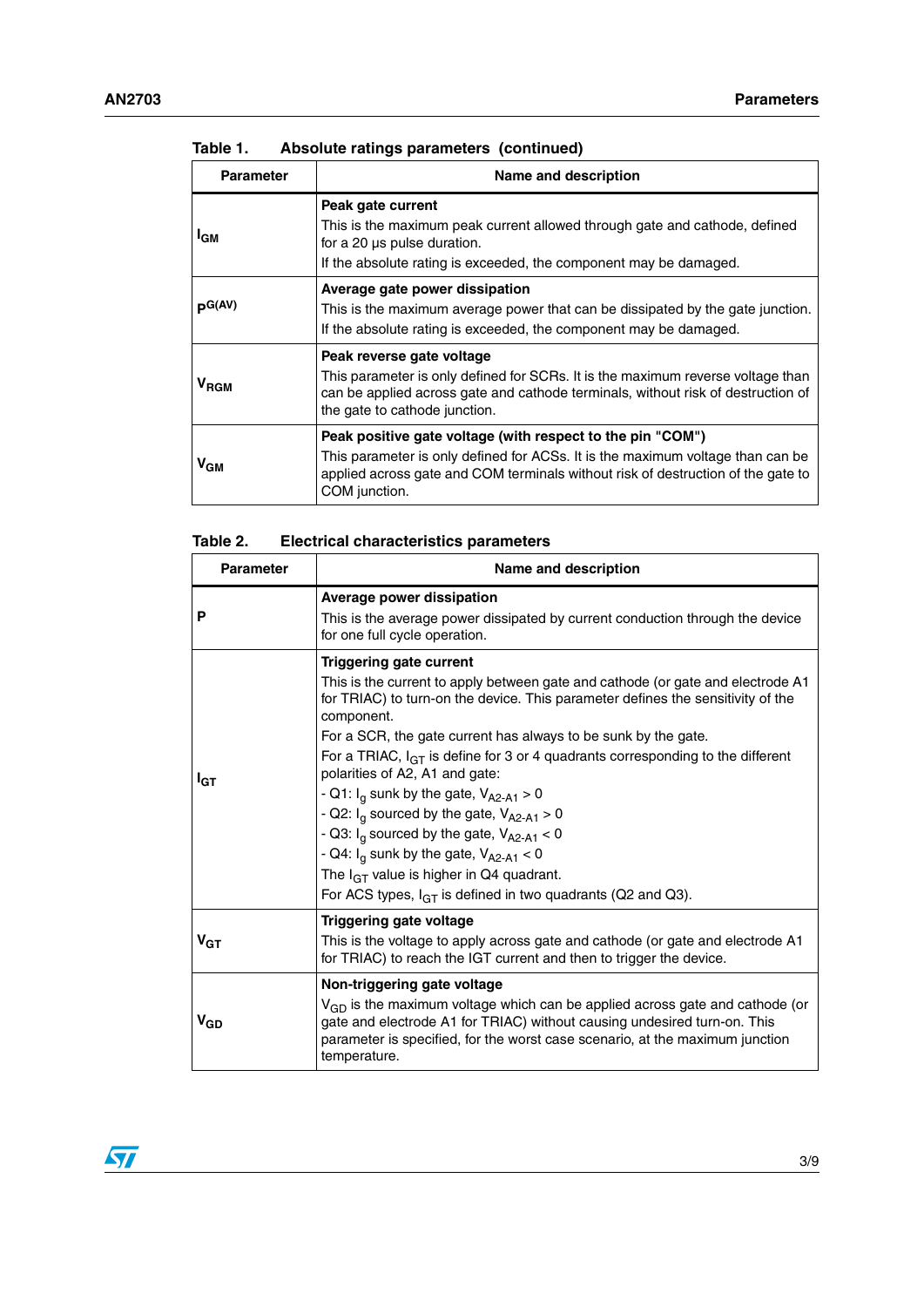| <b>Parameter</b> | Name and description                                                                                                                                                                                                                                                                                                                                                                                       |
|------------------|------------------------------------------------------------------------------------------------------------------------------------------------------------------------------------------------------------------------------------------------------------------------------------------------------------------------------------------------------------------------------------------------------------|
| Iн               | <b>Holding current</b><br>This is the current level circulating through anode and cathode (or A2 and A1 for<br>a TRIAC) under which the device turns off, without gate current.                                                                                                                                                                                                                            |
| ı,               | <b>Latching current</b><br>This is the current level circulating through anode and cathode (or A2 and A1 for<br>a TRIAC) to keep the device conducting after removal of the gate current.<br>If the anode current is under this value after having removed the gate current,<br>the device switches off. For TRIACs, the IL value is higher in Q2 quadrant.                                                |
| dV/dt            | Critical rate of rise of off-state voltage<br>This is the maximum value of rate of the rising voltage that can be applied<br>across anode and cathode of the SCR (or across A2 and A1 for a TRIAC)<br>without risking turning it on spuriously.                                                                                                                                                            |
| $(dI/dt)_{c}$    | Critical rate of decrease of commutating on-state current<br>This is the maximum rate of decrease of the anode current allowed to turn the<br>TRIAC off. Above this value, the TRIAC can remains ON in next reverse polarity.<br>For standard, logic level TRIACs and ACSs, the (dl/dt)c is specified with a limited<br>(dV/dt)c parameter.<br>For Snubberless TRIACs, this value is specified without it. |
| $(dV/dt)_{c}$    | Critical rate of rise of commutating off-state voltage<br>This is the maximum rate of rise of the reapplied voltage during turn-off. Above<br>this limit, the TRIAC may remain ON without any gate current.                                                                                                                                                                                                |
| $V_{CL}$         | <b>Clamping voltage</b><br>This is the voltage level, applied across OUT and COM terminals, from which<br>the device enters in avalanche mode. It is only defined for ACS and ACST<br>devices which internally feature an overvoltage protection capability.                                                                                                                                               |
| $V_{BO}$         | <b>Breakover voltage</b><br>This is the voltage measured across the terminals of a DIAC or across OUT and<br>COM terminals of an ACS/ACST, when the device current reaches its $I_{BO}$ level<br>(no gate current). Above this point, the device will turn on in breakover mode.                                                                                                                           |
| l <sub>BO</sub>  | <b>Breakover current</b><br>This is current flowing through a DIAC or an ACS just before that the device<br>switches on in the breakover mode.                                                                                                                                                                                                                                                             |
| V <sub>TM</sub>  | Peak on-state voltage drop<br>This is the voltage across the device while it is on-state. It is specified at the<br>peak current corresponding to the $I_{T(RMS)}$ current of the device.                                                                                                                                                                                                                  |
| $V_F$            | Peak forward voltage drop<br>This is the voltage across a diode when the diode is conducting.                                                                                                                                                                                                                                                                                                              |

| Table 2. |  | Electrical characteristics parameters (continued) |  |  |  |
|----------|--|---------------------------------------------------|--|--|--|
|----------|--|---------------------------------------------------|--|--|--|

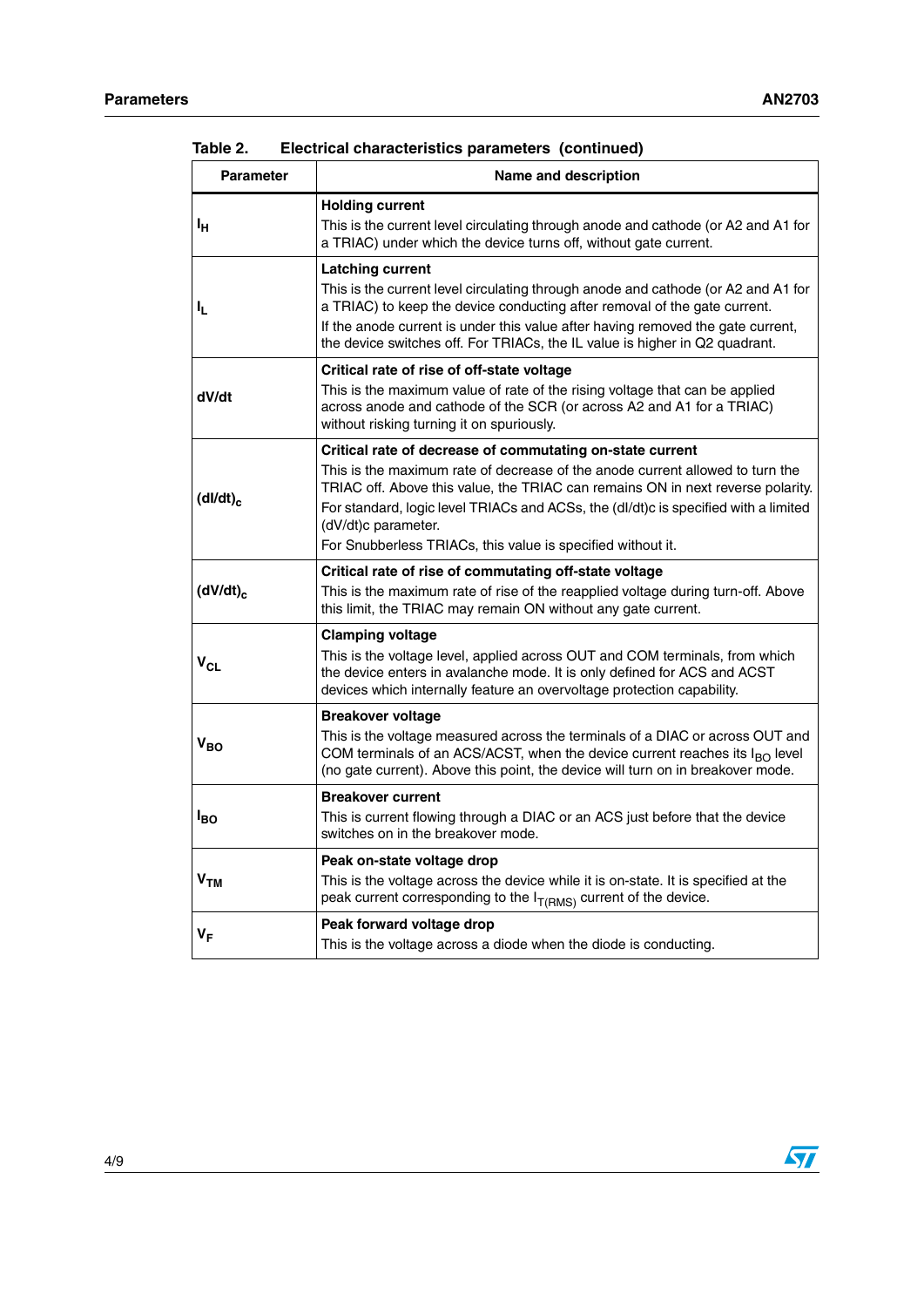| <b>Parameter</b>            | Name and description                                                                                                                                                                                                               |
|-----------------------------|------------------------------------------------------------------------------------------------------------------------------------------------------------------------------------------------------------------------------------|
|                             | <b>Threshold voltage</b>                                                                                                                                                                                                           |
|                             | Dynamic on-state resistance                                                                                                                                                                                                        |
|                             | These two parameters are used to calculate the instantaneous voltage drop<br>according to the relation $V_T = V_{to} + Rd \times I_T$ .                                                                                            |
| $V_{to}$ / Rd               | They are also useful to calculate the power dissipation of the device:<br>For SCR:                                                                                                                                                 |
|                             | $P = V_{t0}$ $I_{T(AV)} + R_d$ $I_{T(RMS)}^2$                                                                                                                                                                                      |
|                             | For TRIACs:                                                                                                                                                                                                                        |
|                             | $P = \frac{2\sqrt{2}}{n} V_{\text{to}}$ $I_{T(RMS)} + R_{\text{d}}$ $I_{T(RMS)}^2$                                                                                                                                                 |
|                             | Maximum forward and reverse leakage current (SCRs, TRIACs and ACS)                                                                                                                                                                 |
| <b>IDRM</b> / <b>IRRM</b>   | Maximum leakage current for diodes                                                                                                                                                                                                 |
| $I_{\rm RM}$ or $I_{\rm R}$ | This is the current flowing through the device when it is in the OFF state, at the<br>specified VDRM or VRRM value for TRIACs or SCRs, or VR for diodes or<br>DIACs.                                                               |
|                             | Please refer to Appendix A: Testing method for parameters.                                                                                                                                                                         |
|                             | <b>Turn-on time</b>                                                                                                                                                                                                                |
| t <sub>gt</sub>             | This is the time between the beginning of the gate current pulse (10% of its peak<br>value) and when the A-K voltage of the SCR or A2-A1 voltage of the TRIAC has<br>fallen down to 10% of its previous stand-off value.           |
|                             | <b>Turn-off time</b>                                                                                                                                                                                                               |
| $t_{q}$                     | This parameter is specific to SCRs. After this time, a positive voltage rate can be<br>applied across Anode and Cathode without causing any spurious firing. This<br>parameter defines the maximum operating frequency of the SCR. |
|                             | Delay time                                                                                                                                                                                                                         |
| $t_{d}$                     | This is the time between the beginning of the gate current pulse (10% of its peak<br>value) and the beginning of the decrease of the A2-A1 or A-K voltage (90% of its<br>peak value).                                              |
|                             | <b>Rise time</b>                                                                                                                                                                                                                   |
| $t_{\rho}$                  | For a DIAC, this is the time between 10% and 90% of the peak current<br>generated when the component discharge a specified capacitor into a specified<br>load.                                                                     |
|                             | <b>Breakdown voltage</b>                                                                                                                                                                                                           |
| V <sub>BR</sub>             | This is the voltage across the device, at off-state, measured at a specified<br>current level. This parameter is specific for some ASDTM and protection<br>devices.                                                                |
|                             | <b>Temperature coefficient</b>                                                                                                                                                                                                     |
| αT                          | This is the positive temperature coefficient of the breakover voltage. This<br>parameter is generally specified in percentage, for specific devices.                                                                               |
|                             | <b>Output voltage</b>                                                                                                                                                                                                              |
| v <sub>o</sub>              | For a DIAC, this is the peak voltage across a 20 $\Omega$ resistor in series with the<br>device during the discharge of a specified capacitor.                                                                                     |

| Table 2. |  | Electrical characteristics parameters (continued) |  |  |  |
|----------|--|---------------------------------------------------|--|--|--|
|----------|--|---------------------------------------------------|--|--|--|

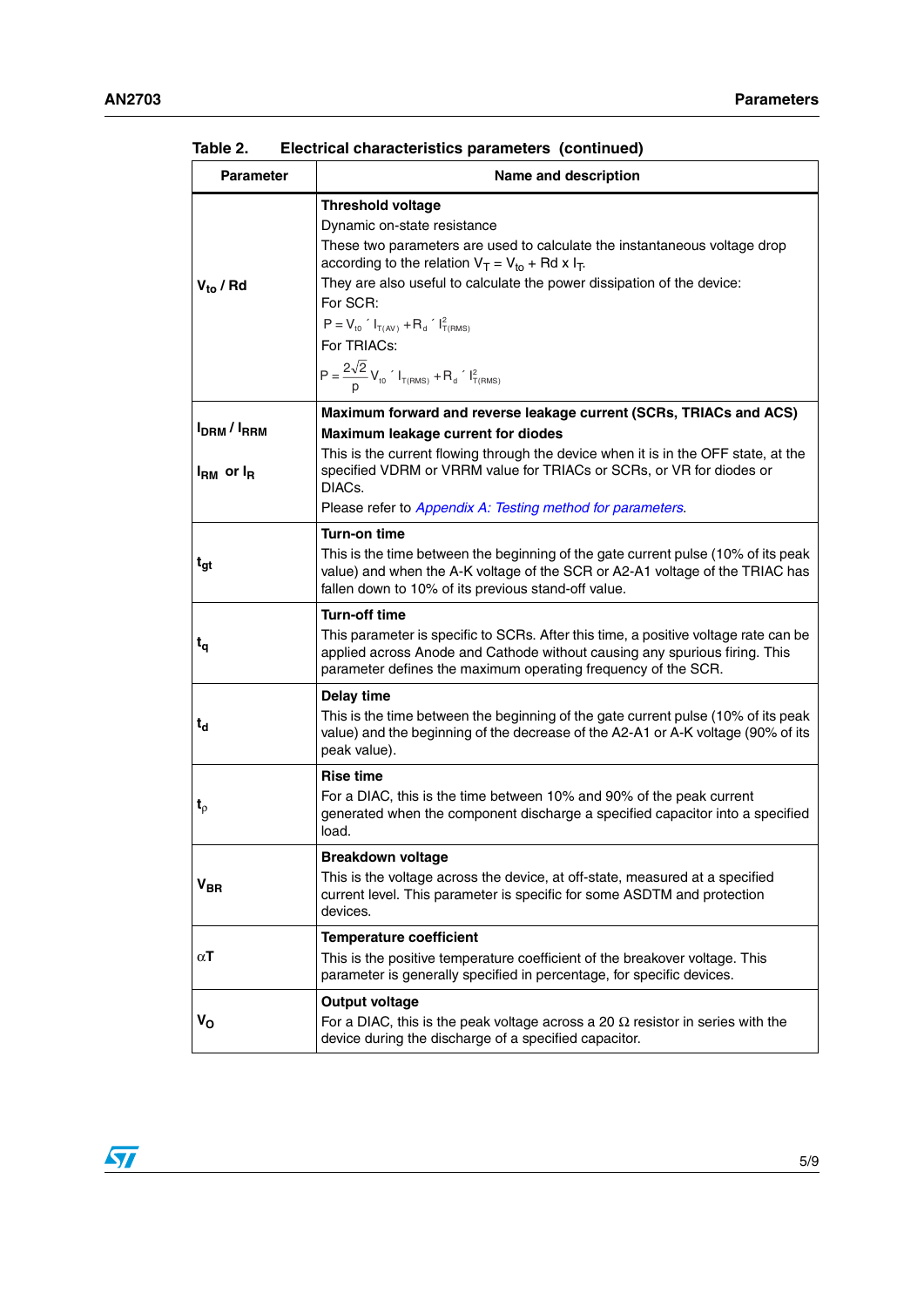| <b>Parameter</b>                       | Name and description                                                                                                                                                                                                                                                                                                        |  |
|----------------------------------------|-----------------------------------------------------------------------------------------------------------------------------------------------------------------------------------------------------------------------------------------------------------------------------------------------------------------------------|--|
| ΔV                                     | Dynamic breakover voltage<br>For a DIAC, this is the dynamic variation of its voltage at triggering. It is the<br>difference between VBO and the voltage for a 10mA current.<br>$\Delta V = V_{\text{RO}} - V_{\text{DIAC}}(10 \text{mA})$<br>DIACs feature a negative-resistance triggered characteristic.                 |  |
| $R_{TH(j-a)}$                          | Junction to ambient thermal resistance<br>This is the thermal resistance between junction and ambient, when the device is<br>used without heatsink. For SMD packages, the copper surface under the tab is<br>specified.                                                                                                     |  |
| $R_{TH(j-c)}$                          | Junction to case thermal resistance<br>This is the thermal resistance between junction to case. For TRIACs and SCRs,<br>this value is respectively specified for AC and DC operations.                                                                                                                                      |  |
| $R_{TH(j-I)}$                          | Junction to lead thermal resistance<br>This is the thermal resistance between junction and leads. It is given for small<br>packages like TO92, with no other metallic case temperature reference.                                                                                                                           |  |
| $Z_{TH(j-c)}$<br>$Z$ <sub>THj-a)</sub> | <b>Transient thermal impedance</b><br>This is the value of the thermal resistance when the steady state of the device is<br>not reached. Curves provided in the datasheets, $Z_{TH(i-c)}$ and $ZT_{H(i-a)}$ , show the<br>relative value of this impedance according the to the time duration of dissipated<br>power pulse. |  |

| Table 2. | Electrical characteristics parameters (continued) |  |  |  |
|----------|---------------------------------------------------|--|--|--|
|----------|---------------------------------------------------|--|--|--|

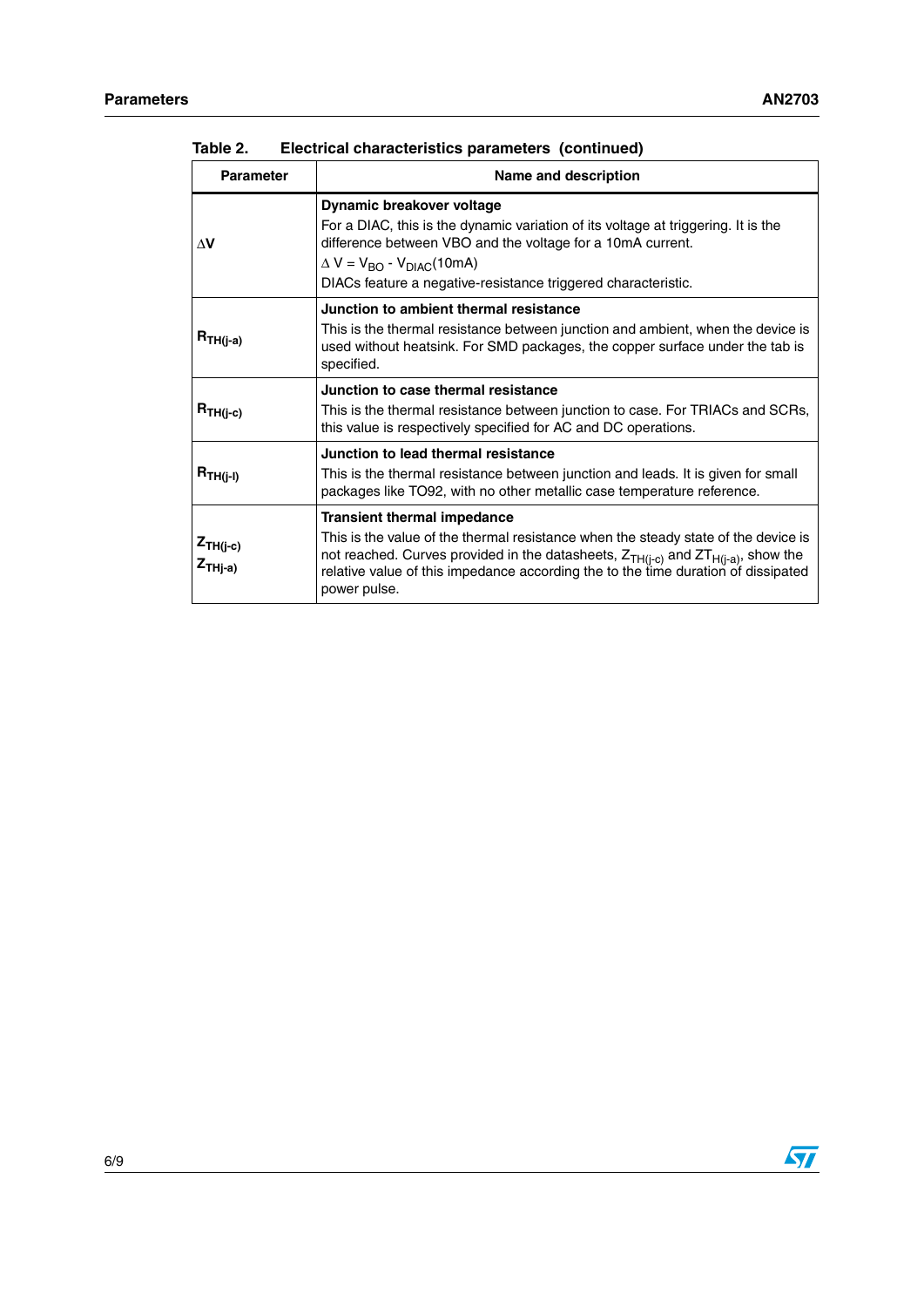### <span id="page-6-0"></span>**Appendix A Testing method for parameters**

The testing method for  $I_{\text{DRM}}/I_{\text{RRM}}$  parameters is:

- Apply the specified  $V<sub>DRM</sub>$  or  $V<sub>RRM</sub>$  voltage across anode and cathode (or A2 and A1 terminals for TRIACs, or OUT and COM terminals for AC Switches)
- Measure the leakage current peak value: it must be less than the maximum specification value  $(I_{DRM}/ I_{RRM}$  max.).

It is forbidden to use a current supply and apply the I<sub>DRM</sub> / I<sub>RRM</sub> max. through anode **and cathode, and then measure the voltage.**

In this case, the TRIAC or the SCR goes into breakdown voltage and may be damaged.

*Note:* A voltage higher than the V<sub>DRM</sub> / V<sub>RRM</sub> rated values may be applied for less than 10 ms if it *does not exceed the*  $V_{DSM} / V_{BSM}$  *parameters specified in the device datasheet.* 



**Figure 1. Relationship between applied and measured values**

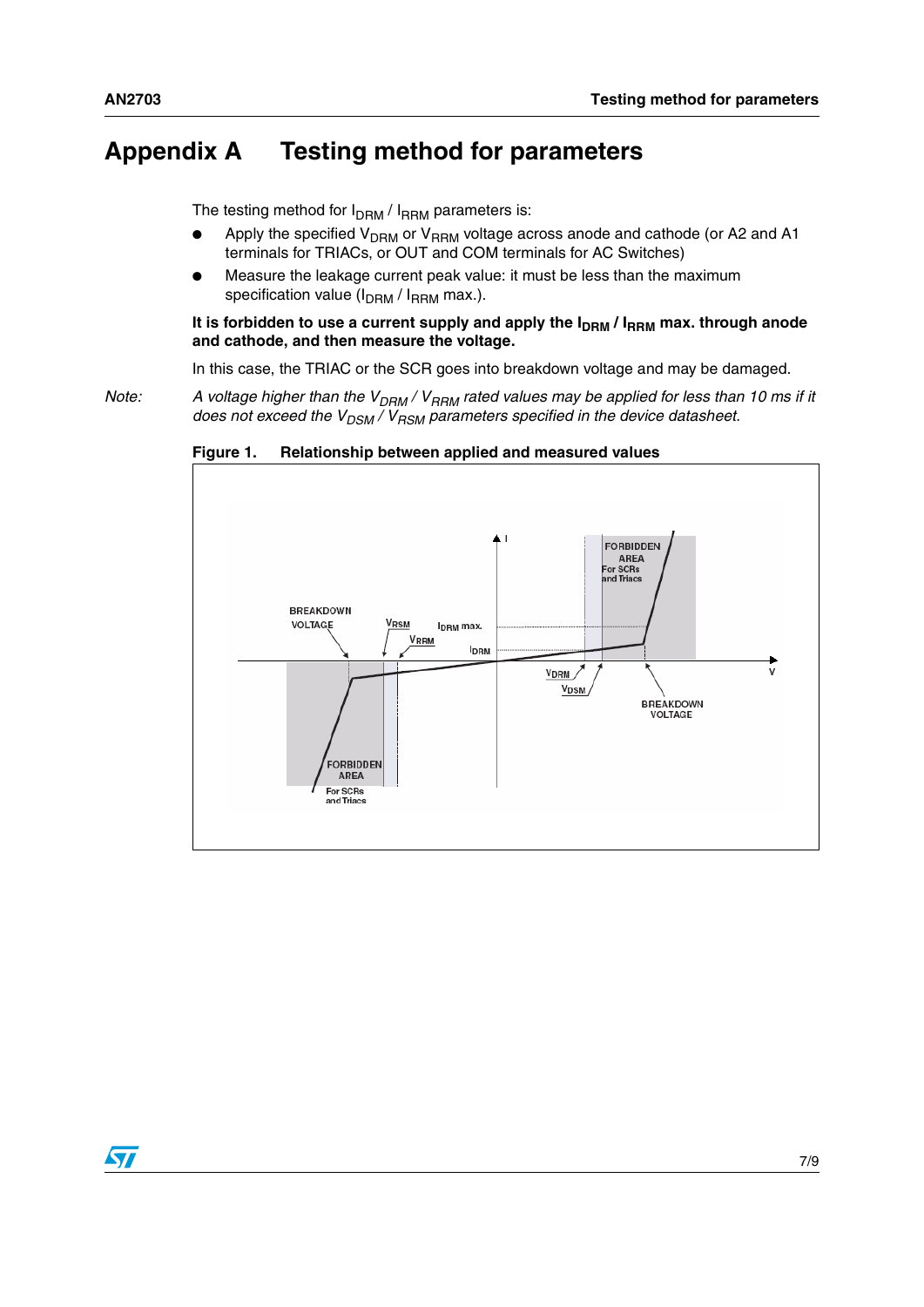# **2 Revision history**

#### Table 3. **Document revision history**

| Date        | <b>Revision</b> | <b>Changes</b>                   |
|-------------|-----------------|----------------------------------|
| Aug-2005    |                 | Initial release.                 |
| 28-Jan-2008 | ာ               | Reformatted to current standards |